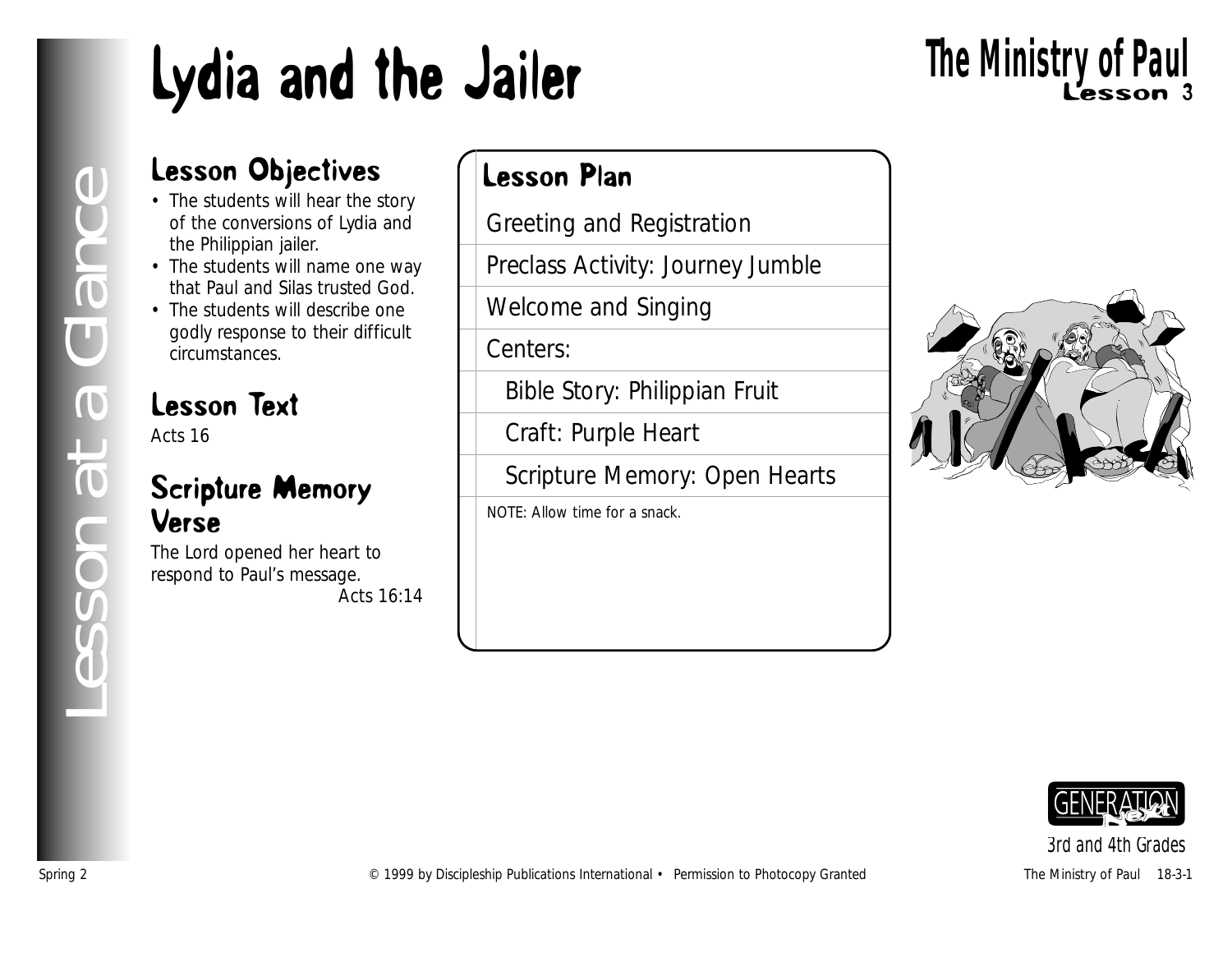# **Lydia and the Jailer** The Ministry of Paul Inc. The Ministry of Paul Journey Jumble

#### Journey Jumble

The students will preview this week's lesson as they complete this word scramble.

#### **Materials**

*For each student:*

- pencil
- *Reproducible Pages:*
- Page A, 1 copy for each student

#### Preparation

Complete the activity on your copy of Reproducible Page A.

#### Instructions

- 1. Greet the students as they arrive. Tell them that in today's lesson they are going to learn about two people who Paul taught about Jesus. They both believed, repented and were baptized. Explain that this activity will introduce them to the names, places, and main ideas of this week's lesson.
- 2. Distribute the copies of Reproducible Page A and the pencils.
- 3. Encourage the students to work together and to use their Bibles. Tell them to open their Bibles to Acts 16.
- 4. Circulate among the students to offer help.

#### Teachers Tips

• The students who finish early should be encouraged to turn to Acts 16 and select five words to scramble and give to another student to solve.



*<sup>3</sup>rd and 4th Grades*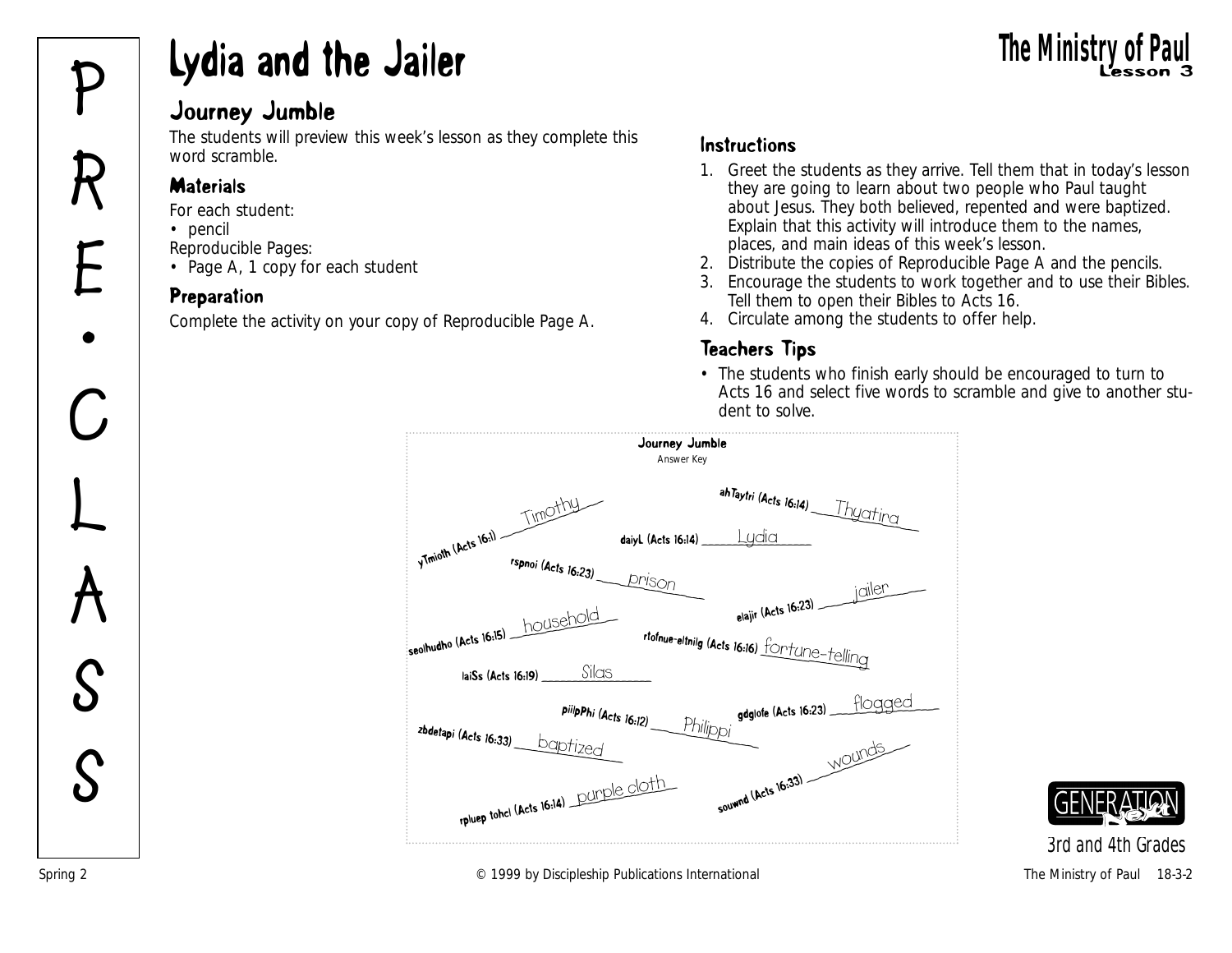

# **Lydia and the Jailer September 2016** The Ministry of Paul Lesson 3

#### Philippian Fruit

The students will participate in the story of Lydia and the Philippian jailer.

#### **Materials**

*For the teacher:*

• large writing surface

#### Preparation

- 1. Neatly print on the large writing surface: prayer, prison, Paul and Silas, and baptized.
- 2. Practice telling this story with emphasis and enthusiasm.

#### Introducing the Bible Story

*Open your Bible to Acts 16. Today's story comes from Acts 16. In today's lesson you will learn about Paul and his second missionary journey. Two disciples named Silas and Timothy accompanied him. Timothy was a young disciple that Paul loved and trained for the ministry. During their journey, they went to a city known as Philippi where they met a woman named Lydia and a jailer who was in charge of a Philippian prison.* 

Tell the students that they need to listen very carefully during the story for the words that you wrote on the large writing surface: prayer, prison, Paul and Silas, and baptized. Each time they hear one of these words they will do an action and say an expression. When the students hear the word "prayer," they should put their hands together and say "Amen!" When they hear the word "prison," they should lift their hands and say "Rejoice in the Lord always!" When they hear the words "Paul and Silas," they should give a thumbs-up and say, "Way to go, brothers!" Whenever they hear the word "baptized," they should raise their hands in a "V" shape and say, "Victory!"

Practice by saying each of these words to the students in random order and have them respond with the corresponding action and expression. As you read the following Bible Story, the words have been capitalized for easy recognition. Give the students time to respond appropriately to these words.

#### Presenting the Bible Story

*Today's story is about PAUL AND SILAS. They went outside the city gate expecting to find a place of PRAYER. Many women had gathered there. PAUL AND SILAS sat down to speak with the women. One of the women listening was Lydia, a seller of purple cloth in Thyatira. She was a worshiper of God. She listened to PAUL AND SILAS and the Lord opened her heart to respond to the message. She and the members of her household were BAPTIZED.*

*Another time when they were going to a place of PRAYER, they met a slave girl who had a spirit that could predict the future. She made a great deal of money for her owners by fortune telling. While PAUL AND SILAS were there, she would shout about them being men of God. Paul was so troubled by her that he drove the evil spirit out of the girl. Her owners became angry because they lost the opportunity to make money from her fortune-telling ability. The owners seized PAUL AND SILAS and dragged them before the judge. A crowd joined in the attack against PAUL AND SILAS, so the judges ordered them to be beaten, flogged and then thrown into PRISON. The jailer put PAUL AND SILAS into the inner cell and fastened their feet in the stocks. Let's see what the Bible says happened next in Acts 16:25-26.*

*About midnight PAUL AND SILAS were PRAYING and singing hymns to God, and the other prisoners were listening to them. Suddenly there was such a violent earthquake that the foundations of the PRISON were shaken. At once all the PRISON doors flew open, and everybody's chains came loose.*

*When the jailer woke up and saw the PRISON doors open he took his sword to kill himself.* (Explain to the students that the punishment for having prisoners escape was execution. If the jailer did not kill himself, he would be put to death by his superiors.) *Paul shouted, "Don't harm yourself! We are all here!" The jailer called for some lights and fell trembling at the feet of PAUL AND SILAS. He asked them what he must do to be saved.*

*PAUL AND SILAS spoke the word of the Lord to him and to all the other people at his house. The jailer washed their wounds and then he and his whole household were* 

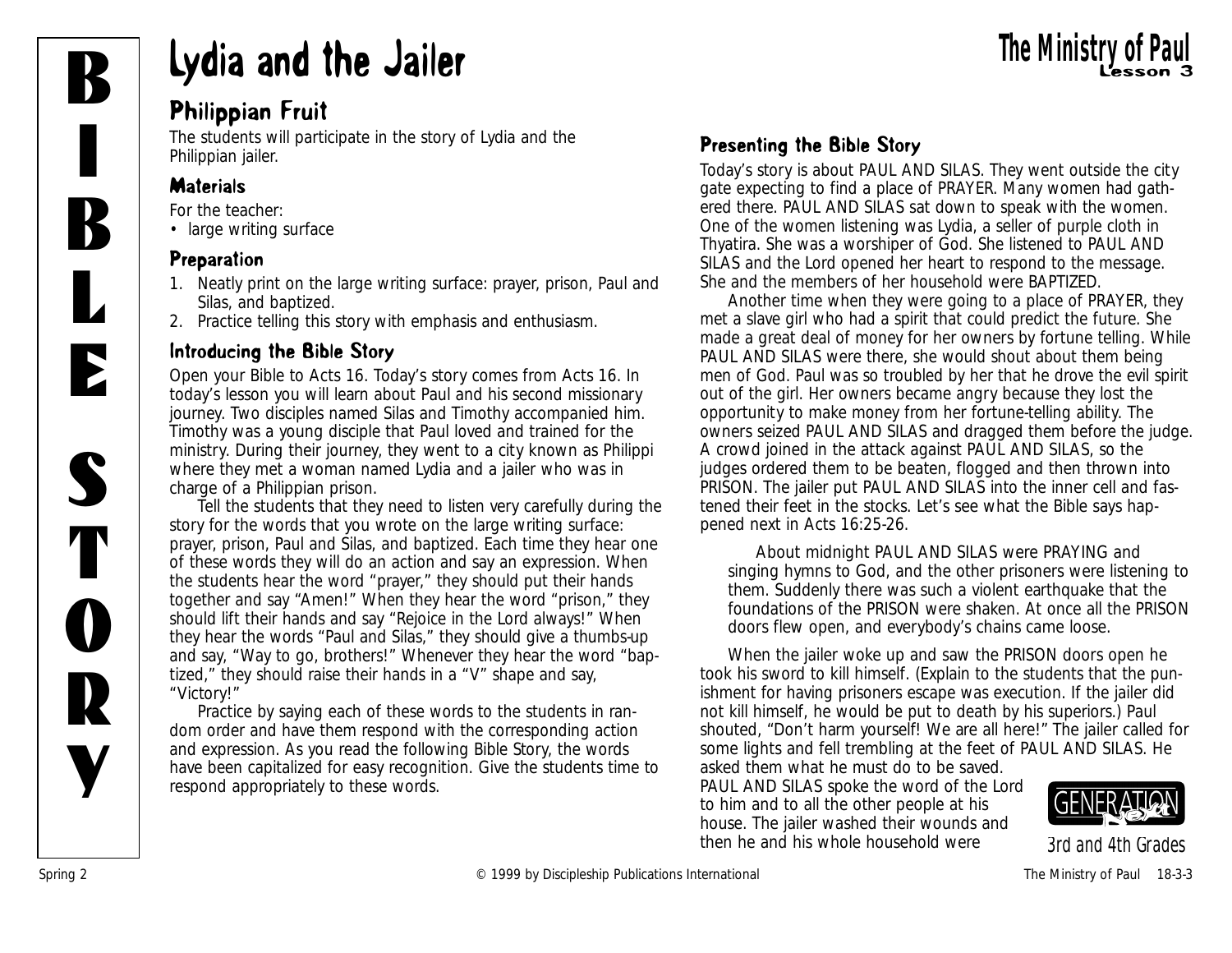### **R Lydia and the Jailer Lydia and the Jailer The Ministry of Paul**

*BAPTIZED. The jailer, who ran the PRISON, was filled with joy because he and his whole household had come to believe in God.*

*The next morning the judges sent some officers to the PRISON with the orders to release PAUL AND SILAS. The jailer told them that they would be released and that they could go in peace. But Paul said to the officers: "They beat us publicly without a trial, even though we are Roman citizens, and threw us into prison. And now do they want to get rid of us quietly? No! Let them come themselves and escort us out." (Acts 16:37)*

*The judges escorted PAUL AND SILAS from the PRISON, requesting them to leave the city. PAUL AND SILAS went to Lydia's home and encouraged the brothers and sisters there.*

#### Sharing with Others

Ask the students to describe Paul and Silas while they were in prison waiting to be killed. (joyful, peaceful, happy, singing) Ask them why they think that these men could be so calm during such a frightening time. (total trust in God) Ask the students to say one way they could show the same kind of trust in God in a difficult situation. Encourage the students to think of someone they know who is going through a difficult time and to share today's story with that person. Close with a prayer for the students to trust God.

#### Teacher Tips

• Adjust the "actions" to the size of your group and the setting.





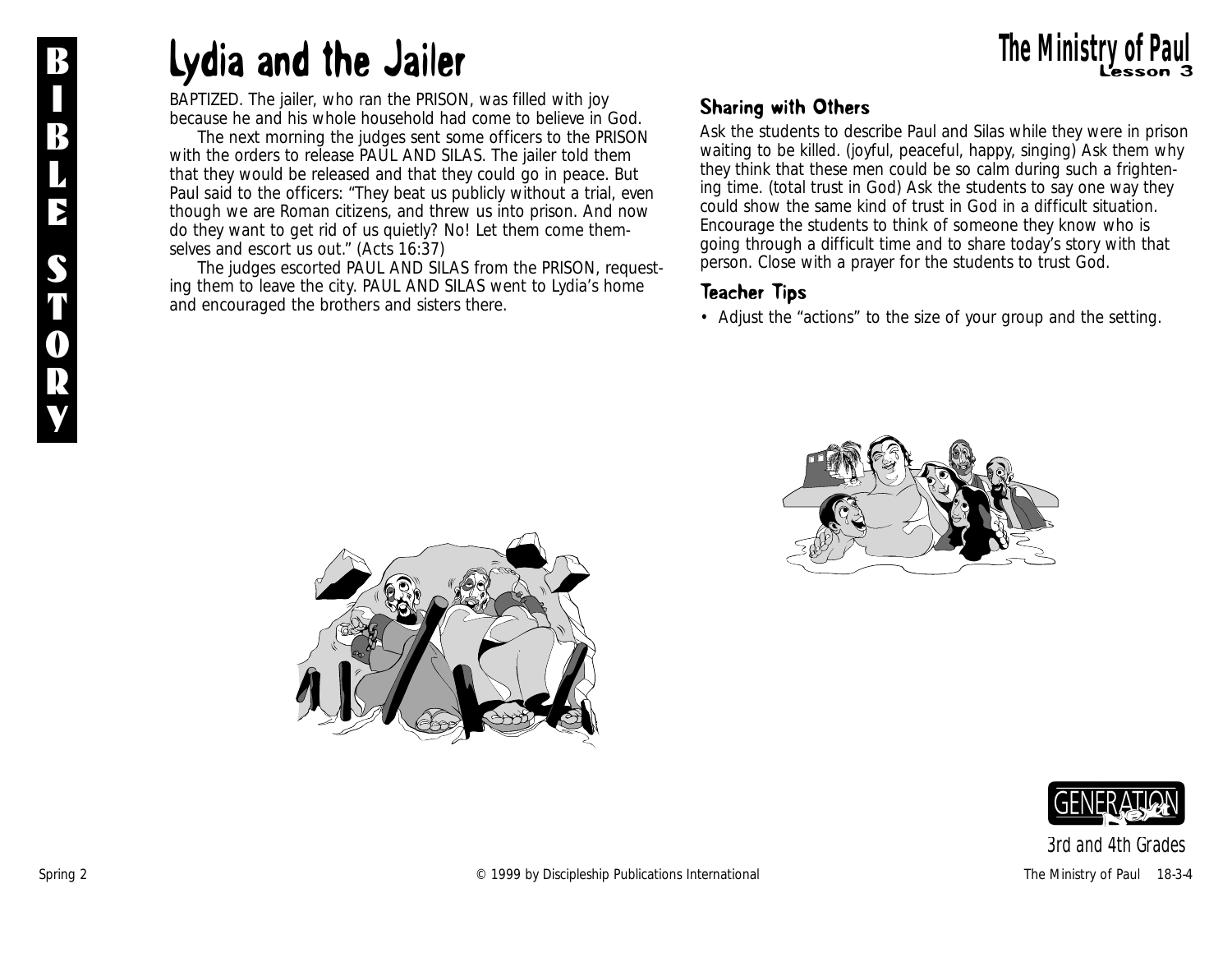### Lydia and the Jailer

#### Purple Heart

The students will create purple hearts to remind them of Lydia's conversion.

#### **Materials**

C

R

A

F

T

*For each student:*

- scissors
- purple felt or cloth, 6" x 7"
- white glue
- magnetic stripping, 1" x 2" *For the teacher:*
- scissors
- white glue
- *Reproducible Pages:*
- Page B, 1 copy for each student (on heavy paper)

#### Preparation

- 1. Cut the purple cloth into 6" x 7" pieces. Cut one piece for each student.
- 2. Cut out the heart pattern from Reproducible Page B along the initial cutting line. See Figure A.
	- NOTE: Save the rest of the page for the students.
- 3. Glue a heart pattern to each piece of cloth. Trim the pattern edges away, following the final cutting line, making a purple heart. See Figure B.
- 4. Cut a 1" x 2" piece of magnetic stripping for each student.
- 5. Make a sample craft.



#### Instructions

1. Introduce today's activity: *Today you are learning about Lydia and the Philippian jailer. Lydia was a businesswoman who sold purple cloth. When she heard the good news about Jesus, she obeyed and became a disciple.* Show the students your sample craft. Read the memory verse to them. Explain that the heart has a magnetic strip so they can hang them on their refrigerators at home.

**The Ministry of Pa** 

- 2. Distribute the scissors and the copies of Reproducible Page B with the memory verse hearts on them. Have the students cut out the memory verse hearts.
- 3. Distribute the glue and purple hearts you prepared. Have the students glue the memory verse hearts to the cloth side of the purple hearts. See Figure C.
- 4. Distribute the magnetic stripping. Help the students peel off the backing and place the stripping, sticky side down, on the paper side of their purple hearts, as shown in Figure D.
- 5. Have the students write their names on the paper side of their purple hearts.

#### Conclusion

Close with a prayer asking God to help us have open hearts to his word.

#### Teacher Tips

• If magnetic stripping is not available, bring yarn and a hole punch to create necklaces for the girls and armbands for the boys.

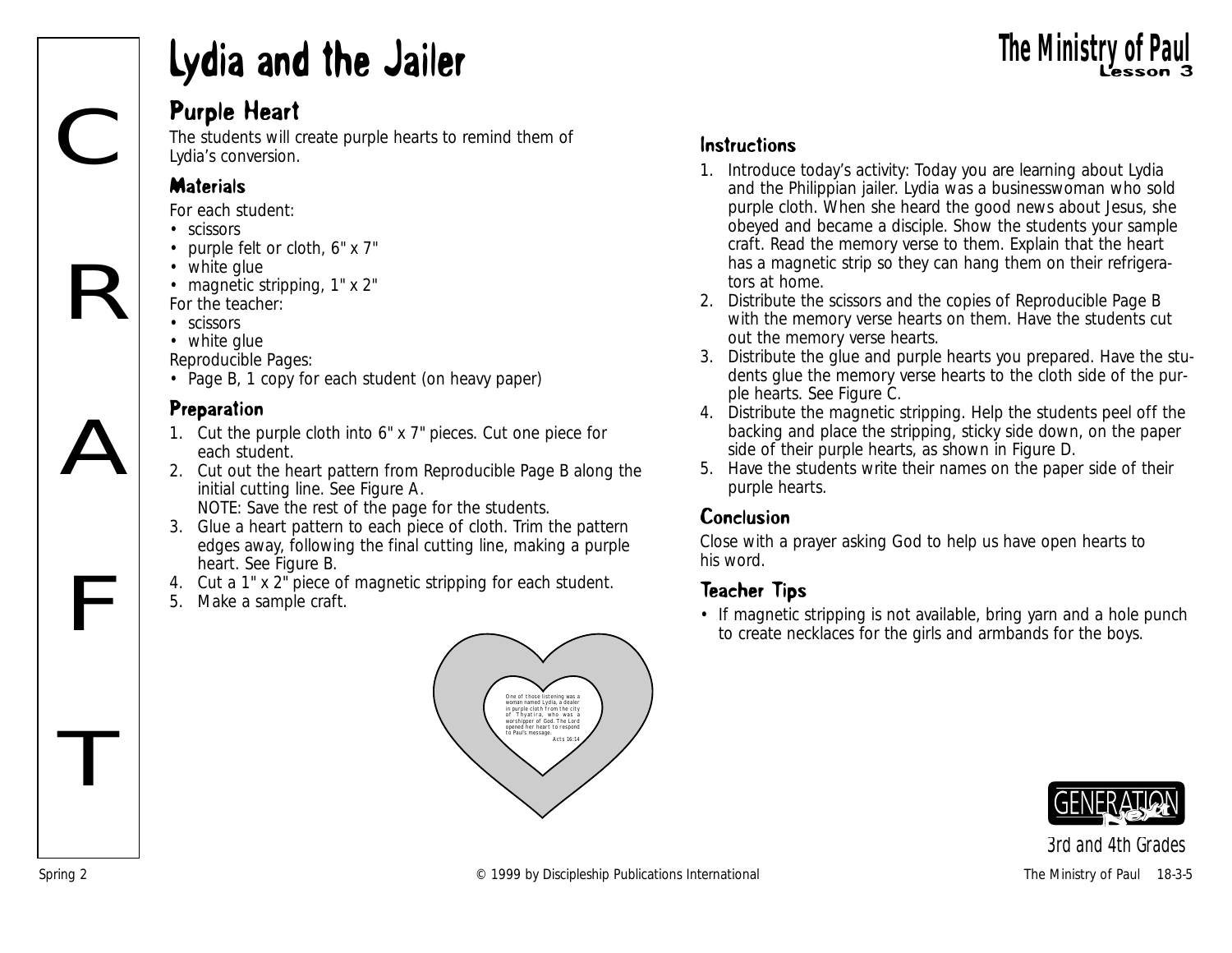## **Lydia and the Jailer** The Ministry of Paul The Ministry of Paul

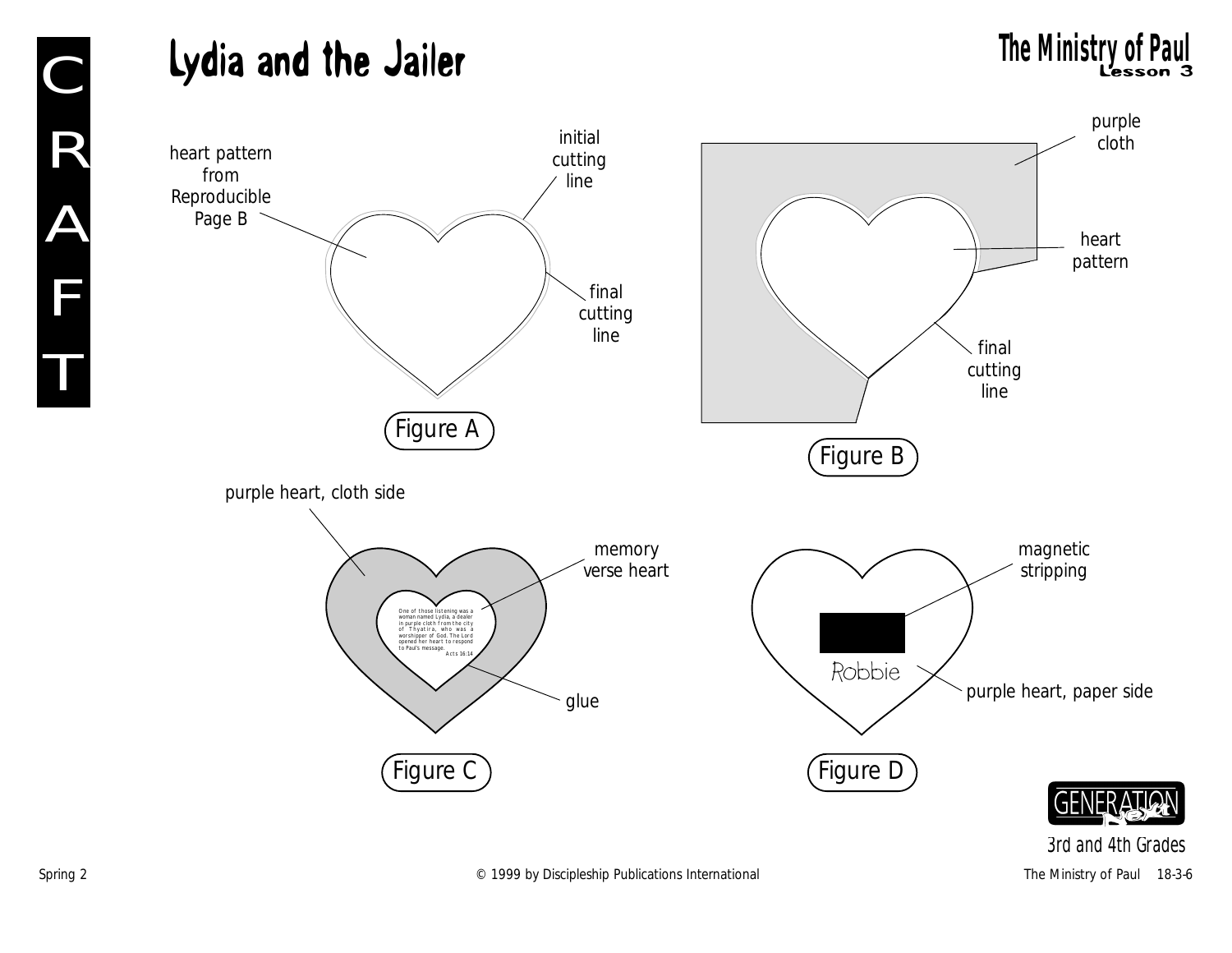

## SC **Lydia and the Jailer** Lesson 3

#### Open Hearts

The students will learn and memorize this week's memory verse as they order the words of the verse.

#### Scripture Memory Verse

The Lord opened her heart to respond to God's message. *Acts 16:14*

#### **Materials**

#### *For the teacher:*

- 5 index cards, 5" x 7"
- black marker
- red marker
- medium size gift bag

#### Preparation

- 1. On each of the index cards, neatly print with the black marker one of the following phrases, including the correct punctuation: The Lord opened her heart to respond to
	- God's message.
	- Acts 16:14
- 2. Using the red marker, outline the words "opened her heart."
- 3. Number the backs of the cards in order from one to five.
- 4. Place the index cards in the gift bag.
- 5. Practice leading this activity.

#### Instructions

- 1. Introduce today's activity: *Today you are learning about Lydia and the Philippian jailer. Paul and his companions taught the good news about Jesus to both of these people. Both Lydia and the jailer listened to the word of God, took it into their hearts and obeyed it.*
- 2. Show the students the Scripture Memory Verse on the back of this Lesson Card. Say the verse to the students three times as they listen. Ask the students to say it together with you three more times. Ask each student to say it with you to the group. Ask for volunteers to say it from memory.
- 3. Show the students the index cards you prepared. Say the verse using the cards and show the phrases on each card. Put the cards in order and tell the students to read the verse, as you hold up each card. Point out that the words "opened her heart" are in red.
- 4. Shuffle the cards and place them in the gift bag. Pass the bag around and have each student take a card until they are all taken. Tell the students to place the cards down in order, one at a time and have all the students say the verse. Have the student who placed the "opened her heart" card say the verse to the group with his eyes closed.
- 5. Remove the first card. Shuffle and replace the remaining cards in the bag and repeat Step 4. This time, the students must say the first phrase from memory. Continue for as long as time allows, each time removing the next card.

#### Conclusion

Ask the students how it makes them feel to know that God led Paul and Silas to meet both Lydia and the Philippian jailer. Encourage them that God is still working to lead disciples to meet people with open hearts for God. Tell the students that God wants to use them to find open hearts who want to know him. Close with a prayer for the students to have open, teachable hearts.

#### Teacher Tips

• Encourage the group to help each other.

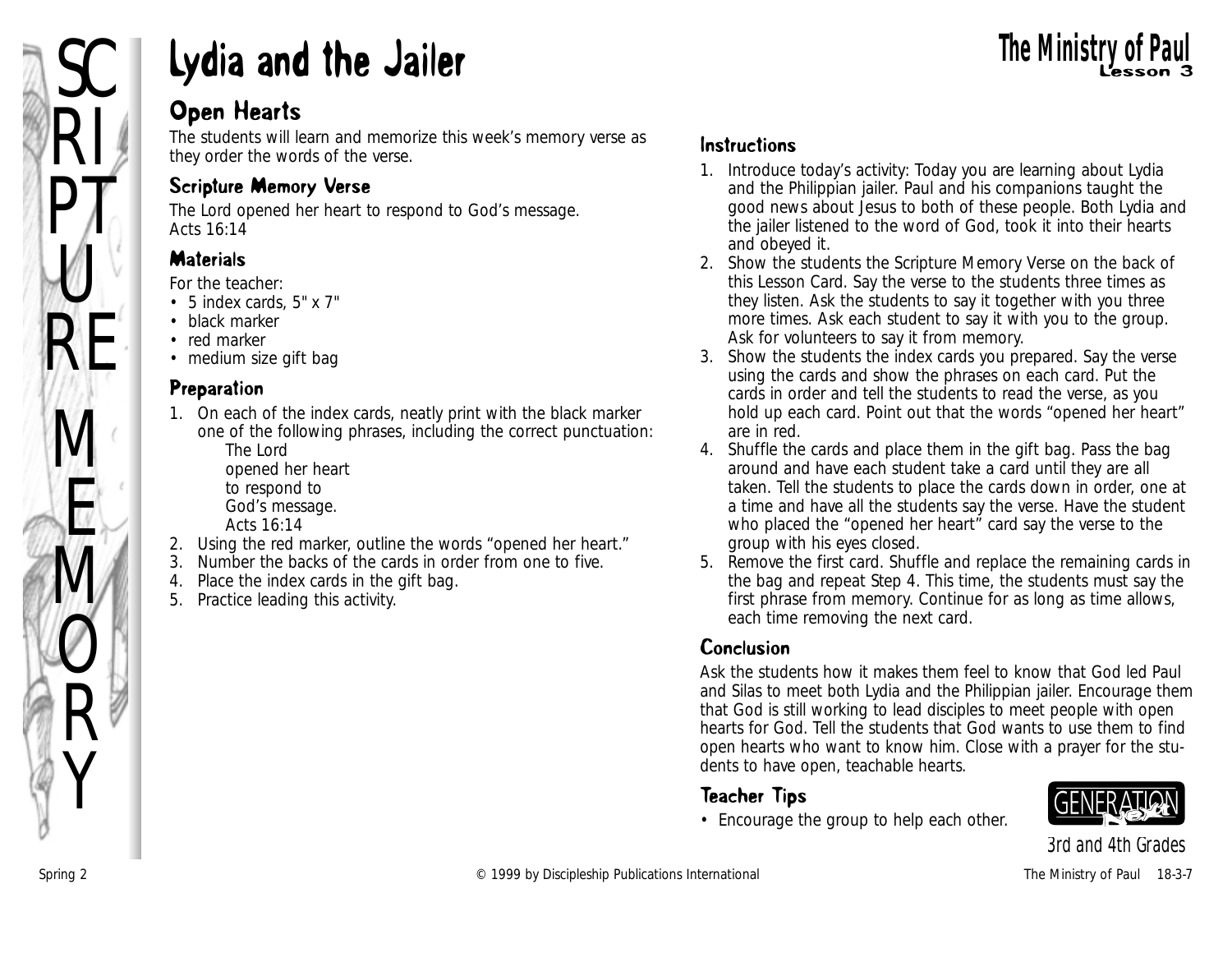**Lydia and the Jailer SC Research SC Research Research Research SC** Research Research SC Research SC Research SC

# The Lord opened her heart to respond to God's message. Acts 16:14

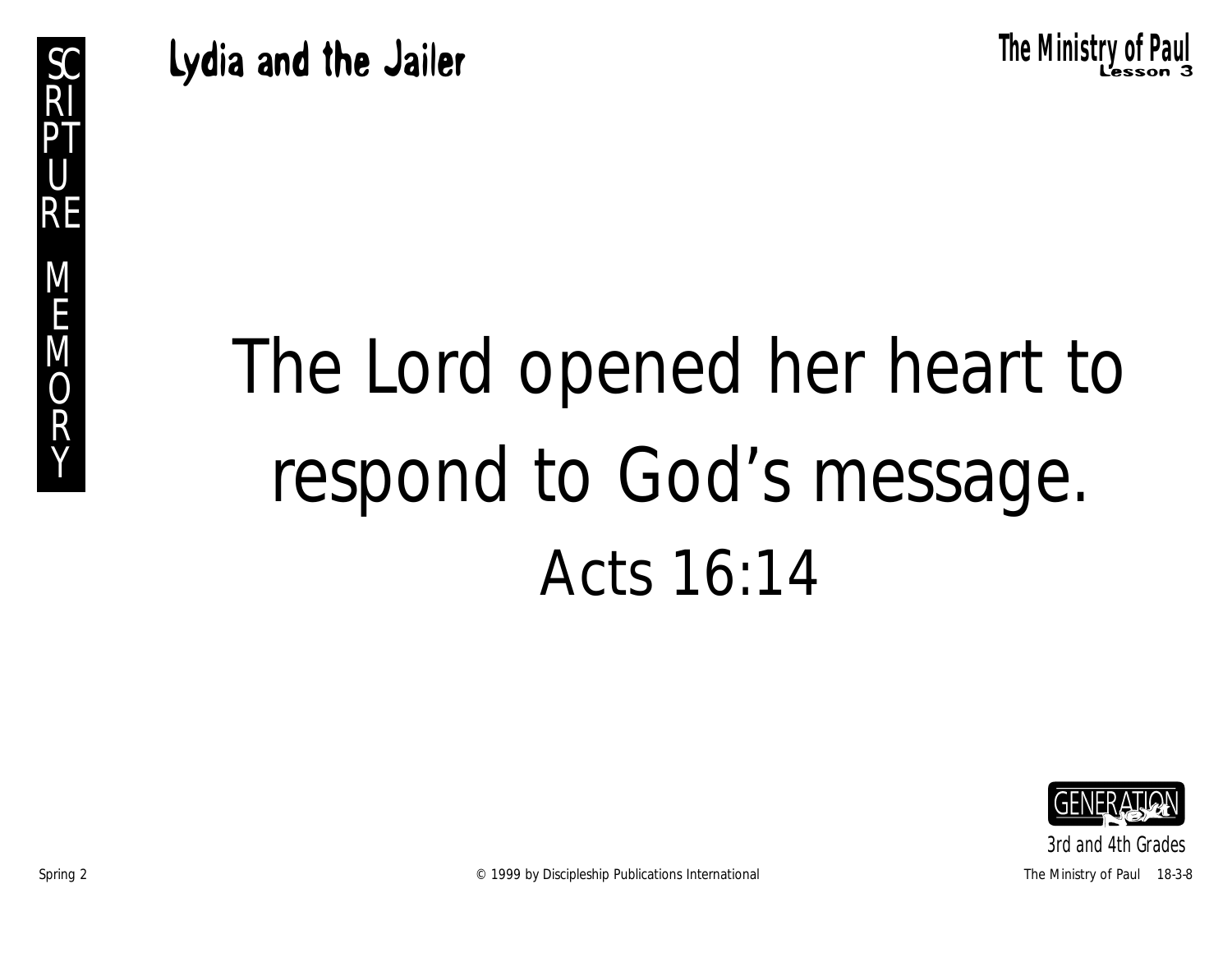P

R

E •

C

Ļ

 $\sum_{i=1}^{n}$ S

S

#### Lesson Objectives

- The students will hear the story of the conversions of Lydia and the Philippian jailer.
- The students will name one way that Paul and Silas trusted God.
- The students will describe one godly response to their difficult circumstances.

#### Lesson Text

Acts 16

#### Scripture Memory Verse

The Lord opened her heart to respond to God's message. *Acts 16:14*

#### Lydia and the Jailer **The Ministry of Paul**

#### Lesson Plan

**Lesson Objectives**<br>
and the fillipoon plate<br>
and the fillipoon plate<br>
in a business of the context business and the fillipoon plate<br>
in a business of **Decision Theorem Context and Spring Context**<br>
and international + the Greeting and Registration Preclass Activity: Before and After Welcome and Singing Centers: Life Application: Wanted! For Trusting God Game: Jailhouse Rock Bible Skills: Places in Time (Part 3) NOTE: Allow time for a snack.

#### Before and After

The students will review this week's lesson as they fill in missing words from the Bible Story.

#### **Materials**

*For each student:*

• pencil

*Reproducible Pages:*

- Page C, 1 copy for each student
- Page D, 1 copy for each student (optional)

#### **Preparation**

Complete your copies of Reproducible Pages C and D to use as Answer Keys for the students.

#### Instructions

1. Greet the students as they arrive. Remind the students that they are learning about Paul's second missionary journey. He went to Philippi and preached the good news about Jesus. Explain that they will review this week's Bible Story by looking at scriptures from the story of the Philippian jailer.

- 2. Distribute copies of Reproducible Page C and pencils. Tell the students to work with partners to complete this activity. Pair students who have heard the story with those who have not.
- 3. Tell the students to use their Bibles to look up and read the scriptures to fill in the missing words.
- 4. Circulate among the students to offer assistance and answer questions. Use this time to review the Bible Story with new or visiting students.
- 5. When they are finished, suggest they complete the challenge activity.

#### Special Sharpshooter Review

For the students who want some additional review, distribute the copies of Reproducible Page D. Tell them that these questions will be used later in the Game Center.

#### Teacher Tips

- For students who did not hear this week's Bible Story, give them a copy of Reproducible Page D to do first.
- Play contemporary Christian music during this activity.

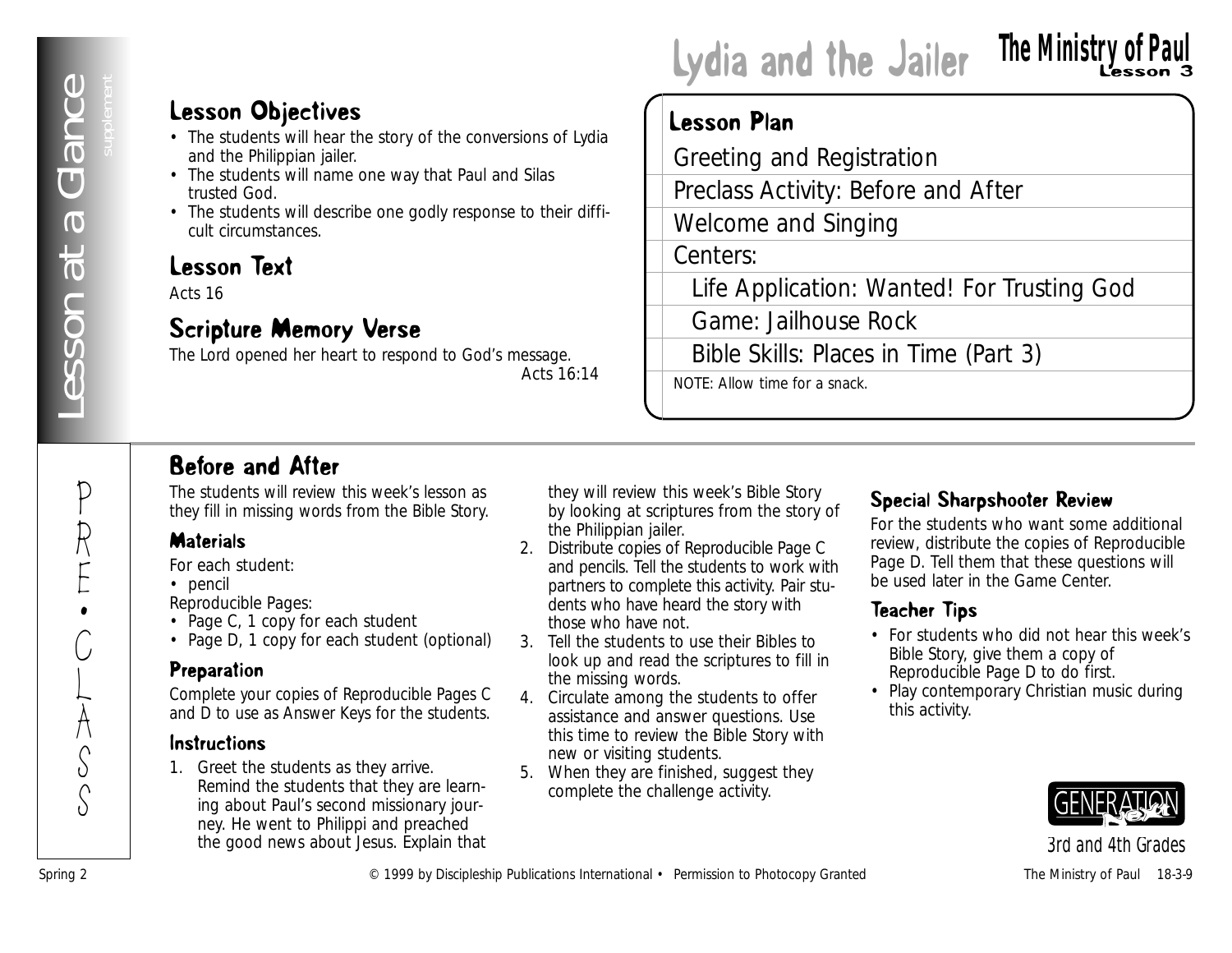

#### Wanted! For Trusting God

The students will review this week's Bible Story as they consider ways to trust God during difficult circumstances.

#### **Materials**

*For each student:*

- pencil, pen or crayons
- *For the teacher:*
- newspaper or news magazines
- Polaroid instant camera (optional)
- glue stick (optional)

*Reproducible Pages:*

• Page E, 1 copy for each student

#### Preparation

- 1. Prepare articles with pictures about natural disasters (e.g., war, earthquake, forest fire, etc.) Be familiar with the stories.
- 2. Complete the activity on your copy of Reproducible E.

#### Reviewing the Bible Story

Open your Bible to Acts 16*.* Remind the students that this week's Bible Story comes from Acts 16. *This week we learned about Paul's second missionary trip. He went to Philippi where he helped convert Lydia and her family and a jailer and his family.*

*Sometime after Lydia had been baptized, Paul and Silas began to be followed by a slave girl who shouted, "These men are servants of the Most High God, who are telling you the way to be saved." However, this did not help Paul and it troubled Paul greatly. Paul turned around and cast out the evil spirit from her. Her owners got angry and brought Paul and Silas before the city officials, called magistrates. As a result, Paul and Silas were severely flogged—or whipped with jagged leather strips —and thrown into prison.*

*While they were in prison, Paul and Silas prayed and sang songs to God. But then there was a violent earthquake and all the prison cell doors flew open. The jailer thought the prisoners had escaped and was about to kill himself. But Paul stopped him just in time.*

*The jailer was so impressed with Paul and Silas, he took them home, cleaned them up, listened to their message, and he and his whole family were baptized. The next day the magistrates set Paul and Silas free.*

- *How would you have felt if you were been beaten and thrown into prison for trying to help people learn about Jesus?*
- *How did Paul and Silas respond?* (They prayed and sang songs.)
- *Did Paul and Silas trust God? How can you tell?* (Take responses.)

#### Life Application

Show the students the articles you prepared. Ask them how they would feel and what they would do. For example: if the article is about a tornado in Oklahoma: *You are watching TV. Suddenly, a special report comes on announcing a huge tornado coming towards your town. How are you feeling and what would you do?"* (Responses should include: pray, seek safety, help others be safe, obey directions, trust that God will protect me, etc).

Present another scenario: *Recently, on your way to school, a boy who is older and bigger has been bothering you. He teases you and threatens to hurt you. You are afraid to walk to school. What would you do?* (Responses should include: Pray, seek help and advice from my parents or teachers and trust God that he will help me.)

God wants us to trust him at all times. He is always there to help us. He wants us to trust him with difficulties in our everyday life. Paul and Silas trusted God when they were beaten and in prison. They prayed and then sang songs of praise to God. They did not complain, worry or become fearful. They prayed and trusted God to help them—so they could sing in prison!

Ask the students to think of a difficult situation in which they need to trust God. Distribute the copies of Reproducible Page E and pencils. Have the students draw a picture of their faces in the space provided at the top of the poster. Then have them fill out the space provided at the bottom.

#### Conclusion

Have the students show their wanted posters to the class. Close with a prayer for the students to trust God this week.

#### Teacher Tips

• Instead of the students drawing pictures, use a Polaroid instant camera to take their pictures and glue them on the sheet.

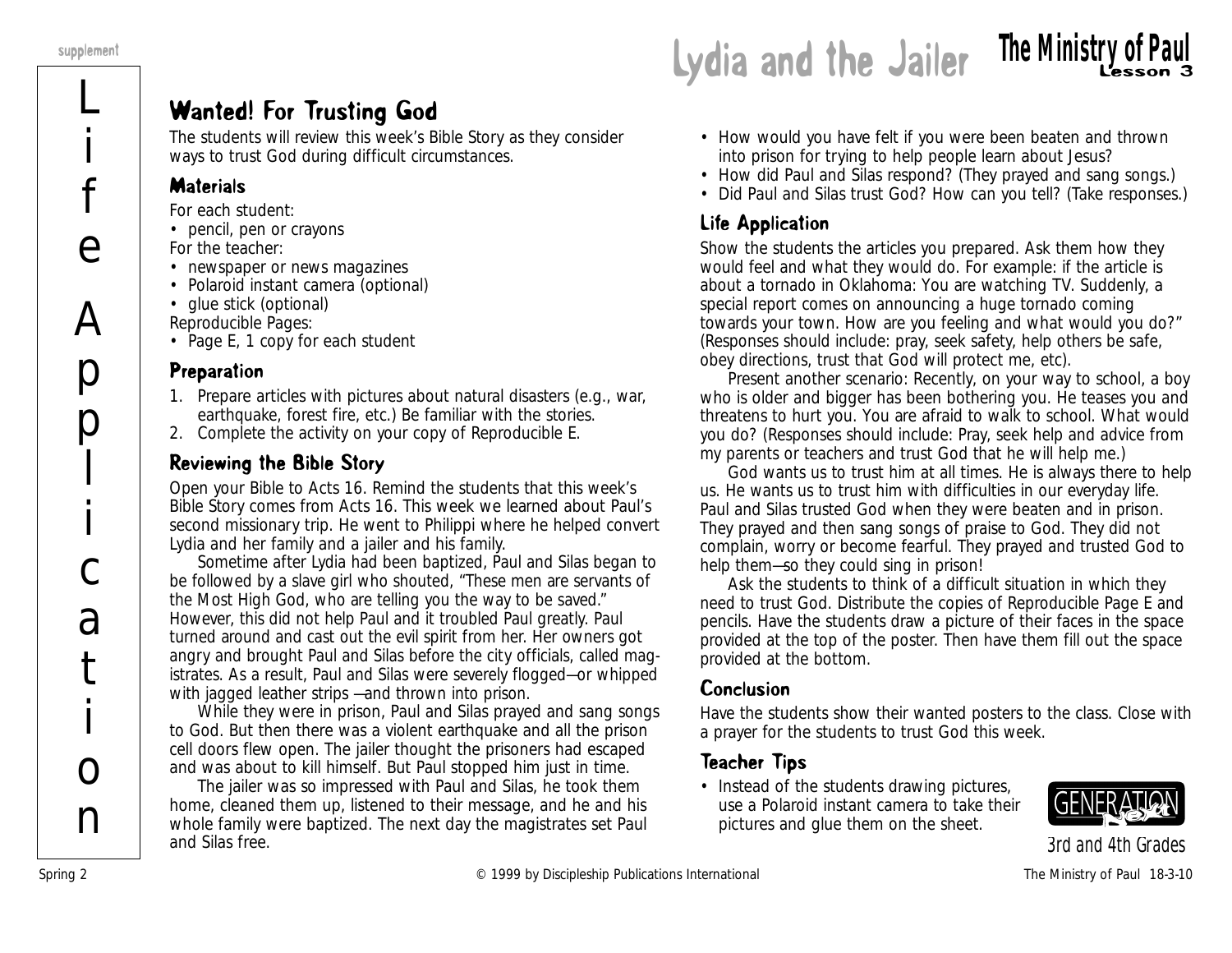

#### Jailhouse Rock

The students will play tic-tac-toe to review and reinforce the story of Paul and Silas in prison.

#### **Materials**

*For the teacher:*

- 1 piece of poster board, 22" x 28"
- 5 dimes
- 5 pennies
- black marker

#### Preparation

Draw a tic-tac-toe board to fill the poster board.

#### **Instructions**

- 1. Introduce today's activity: *In your lesson this week, you are learning about Paul's second missionary trip. On this journey, he met and taught Lydia and the Philippian jailer. In this activity you will play tic-tac-toe and review the events of these stories.*
- 2. Show the students the tic-tac-toe board you prepared. Divide the students into two teams. Be careful to mix the students who heard this week's Bible Story with those who did not. Give each team one set of game pieces. Tell them that in this game they must answer a question correctly in order to place a game piece on the board.
- 3. Choose a team to go first. Ask them a question from the list on the back of the Lesson Card. If the team gives the correct answer, they may place their game piece on the board. The students should discuss their answer as a team before giving it. If they answer incorrectly they do not place a game piece on the board. The next team takes its turn.
- 4. Continue game play until a team has three in a row or until the game is over. Play as many rounds as time permits. If necessary, use the questions again or make up additional ones.

#### Conclusion

Ask the students how it makes them feel to know that Paul kept on preaching even when he was beaten and thrown into prison. Help them to see that it was because he loved God so much that nothing could stop him. Tell the students that God wants them to grow to love him that way, too. Close with a prayer thanking God for Paul's example of unconditional love for Jesus.

#### Teacher Tips

• Bottle tops, pogs or other small flat objects also make suitable game pieces.



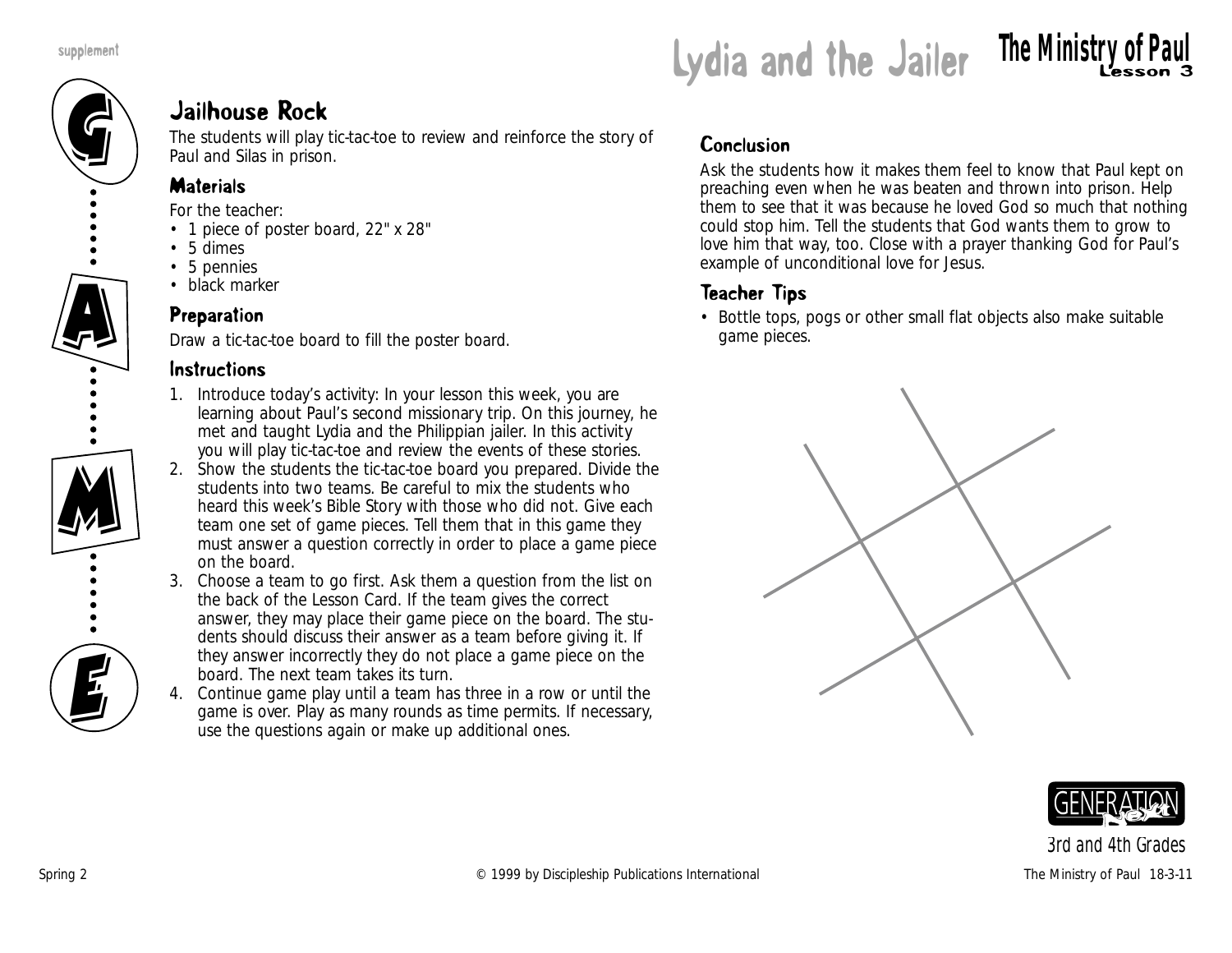G

A

M

E

### supplement **Lydia and the Jailer The Ministry of Paul**

### Jailhouse Rock

True or False Questions and Answers

- 1. Timothy was a young disciple who also came on this missionary trip with Paul. (True)
- 2. Paul went to a place of prayer to teach people about Jesus. (True)
- 3. Lydia was a dealer of purple cloth. (True)
- 4. Lydia was one of the women who was praying at the river. (True)
- 5. Lydia told Paul that she was not interested in learning about Jesus. (False)
- 6. Lydia and the members of her household were baptized. (True)
- 7. Paul cast an evil spirit out of a slave girl. (True)
- 8. The owners of the slave girl thanked Paul and Silas for casting out the evil spirit. (False)
- 9. Paul and Silas were beaten and put in prison. (True)
- 10. About midnight, Paul and Silas were praying and singing hymns to God. (True)
- 11. A volcano erupted and shook the prison doors open. (False)
- 12. When the jailer saw the doors open he was going to kill himself. (True)
- 13. Paul told the jailer not to harm himself because they were all there. (True)
- 14. The jailer asked Paul, "How did that happen?" (False)
- 15. The jailer washed Paul and Silas' wounds. (True)
- 16. The Philippian jailer put socks on Paul and Silas' feet. (False)
- 17. The jailer and his family were baptized. (True)

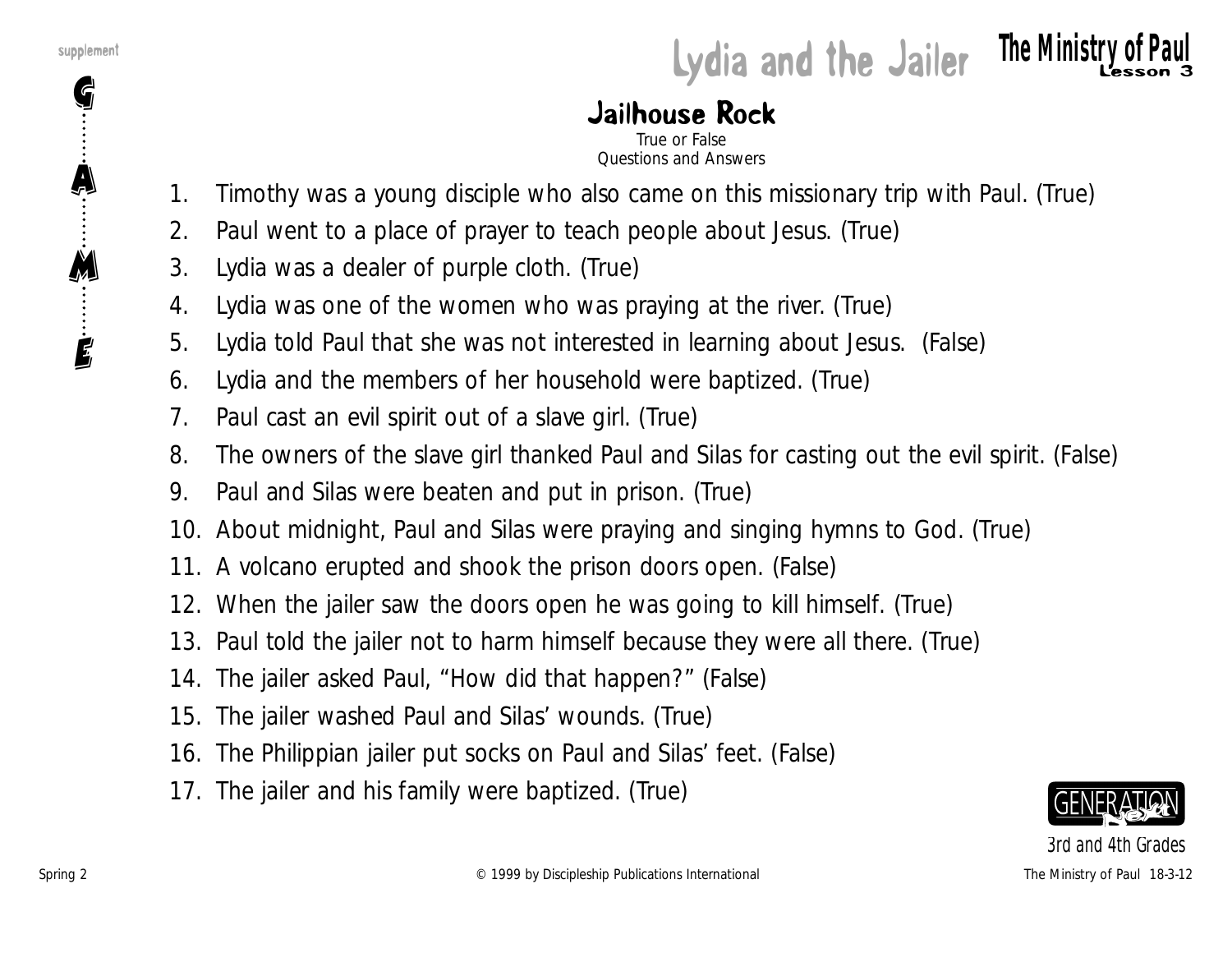#### Places in Time (Part 3)

The students will continue to work on a timeline of Paul's missionary journeys.

#### **Materials**

*For each student:*

- colored pens or pencils *For the teacher:*
- tape
- timelines from Unit 18 Lessons 1-2 *Reproducible Pages:*
- Page F, 1 copy for each student

#### Preparation

Complete your copy of Reproducible F and tape it to your timelines from Unit 18 Lessons 1 and 2.

#### Instructions

- 1. Introduce today's activity: *In this week's lesson you learned about Paul's second missionary journey and his work in Philippi. Throughout this unit, we will see the great things God did through Paul. God worked through Paul to build up the kingdom*. *In this week's lesson, we see Paul teaching Lydia and the Philippian jailer. Paul and Silas were beaten and put in prison, but they trusted God. They even prayed and sang praises to God in prison! God caused an earthquake to shake the prison and open the doors. The jailer was frightened and amazed. He asked Paul and Silas what he should do to be saved. They taught him and baptized him that night. Today we are going to put these events on our timeline and review all the events of Paul's missionary journeys so far*.
- 2. Distribute the copies of Reproducible F and pencils to the students. Tell the students to open their Bible to Acts 16.
- 3. Ask the students to work in pairs to look up the first scripture reference on their timelines and to raise their hands when they have found it.
- 4. Tell the students to find the phrase in the box at the bottom that best fits the scripture reference and write it in the blank provided. Remind them to circle the phrase that does not belong.

## **Experiment Lydia and the Jailer The Ministry of Paul** supplement

- 5. Continue until all the blanks are filled in. Use the Answer Key on the back of this Lesson Card to check the students' work. When the students have filled in all the blanks on their pages, have them color the pictures.
- 6. Distribute the manila folders to the students. Help the students to tape their timelines together, side by side. After they have done this, show them how to neatly fold it and place it in their folders. Collect the folders and bring them back for the next class.
- 7. Keep the students' work so that you will have it for the next week to keep building the timeline.

#### Conclusion

Ask the students which of Paul's travels they are most interested in and why. Point out that not only did Paul encounter some opposition and persecution, but he also made some great friends on his journeys. Close with a prayer for the students to have a vision for how they can be like Paul and tell people about God.

#### Teacher Tips

- For some it will be harder to look up scriptures than others. Provide help and encouragement so that everyone can feel successful.
- Encourage all the students to participate in finding the answers.

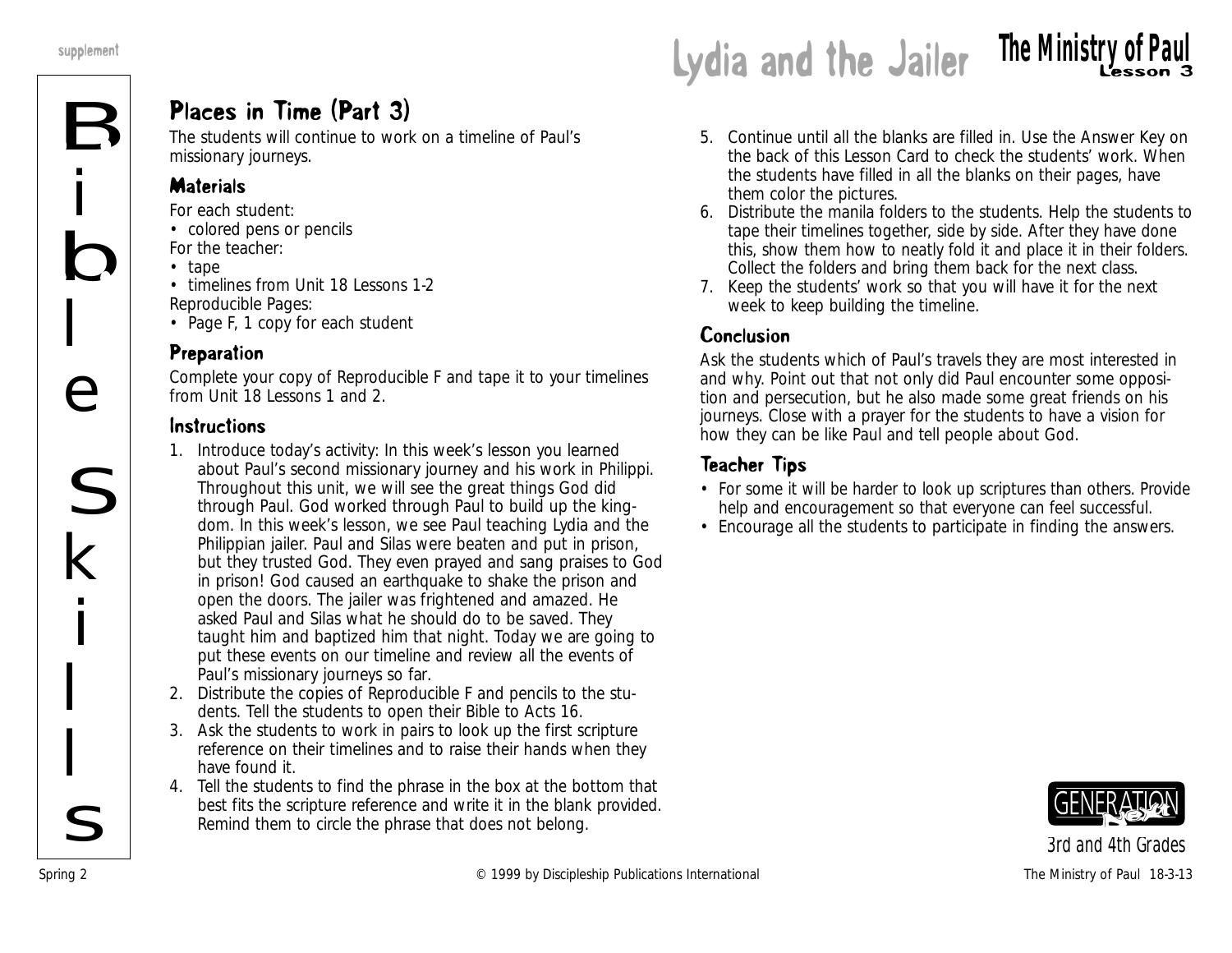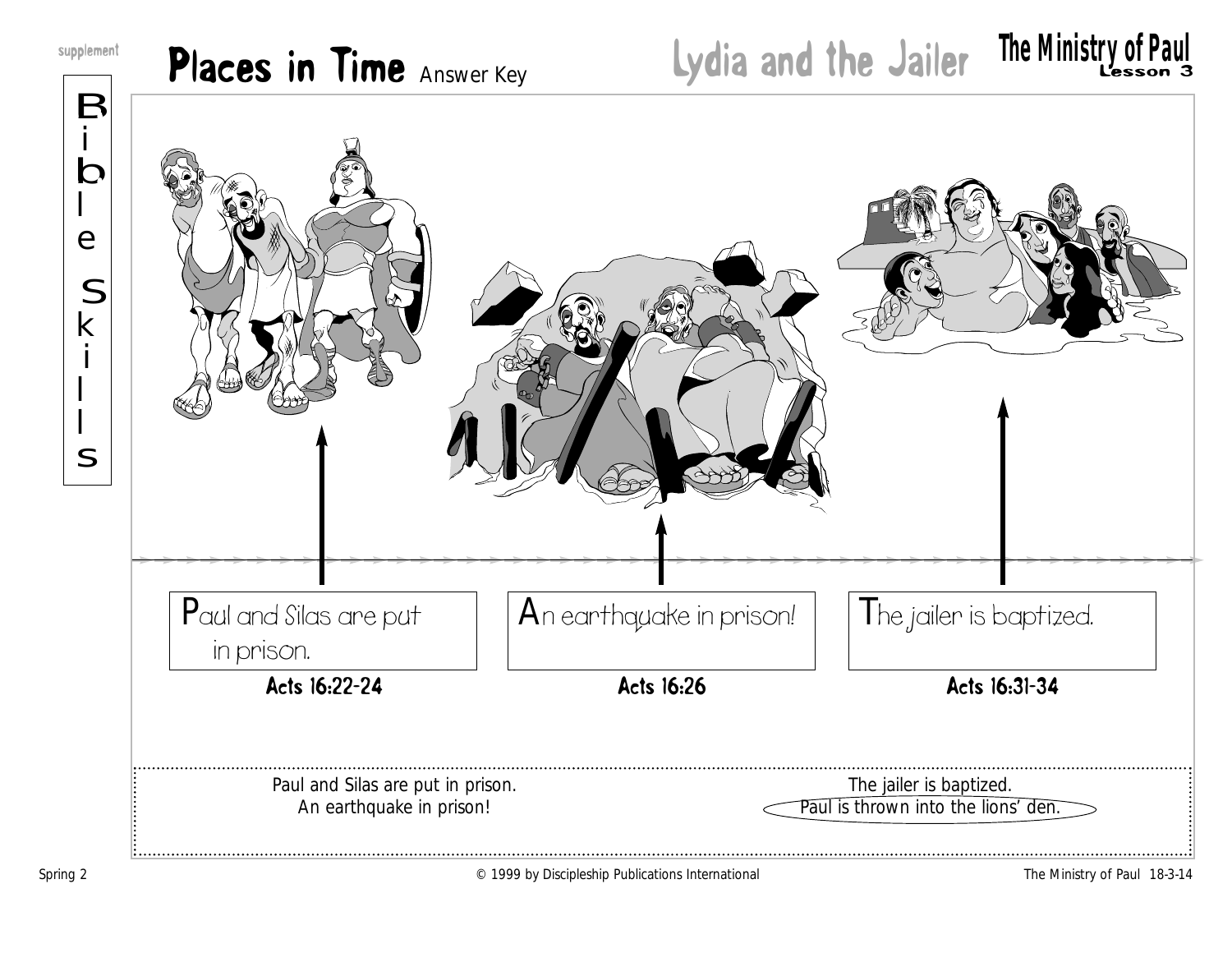

e p r o d u c i b  $\mathbf{I}% _{t}\left| \mathbf{I}_{t}\right| =\mathbf{I}_{t}+\mathbf{I}_{t}+\mathbf{I}_{t}+\mathbf{I}_{t}+\mathbf{I}_{t}+\mathbf{I}_{t}+\mathbf{I}_{t}+\mathbf{I}_{t}+\mathbf{I}_{t}+\mathbf{I}_{t}+\mathbf{I}_{t}+\mathbf{I}_{t}+\mathbf{I}_{t}+\mathbf{I}_{t}+\mathbf{I}_{t}+\mathbf{I}_{t}+\mathbf{I}_{t}+\mathbf{I}_{t}+\mathbf{I}_{t}+\mathbf{I}_{t}+\mathbf{I}_{t}+\mathbf{I}_{t}+\mathbf{I}_{t}+\mathbf{I}_{t}+\mathbf{I$ e page page R e p r o d u Č i b l e

A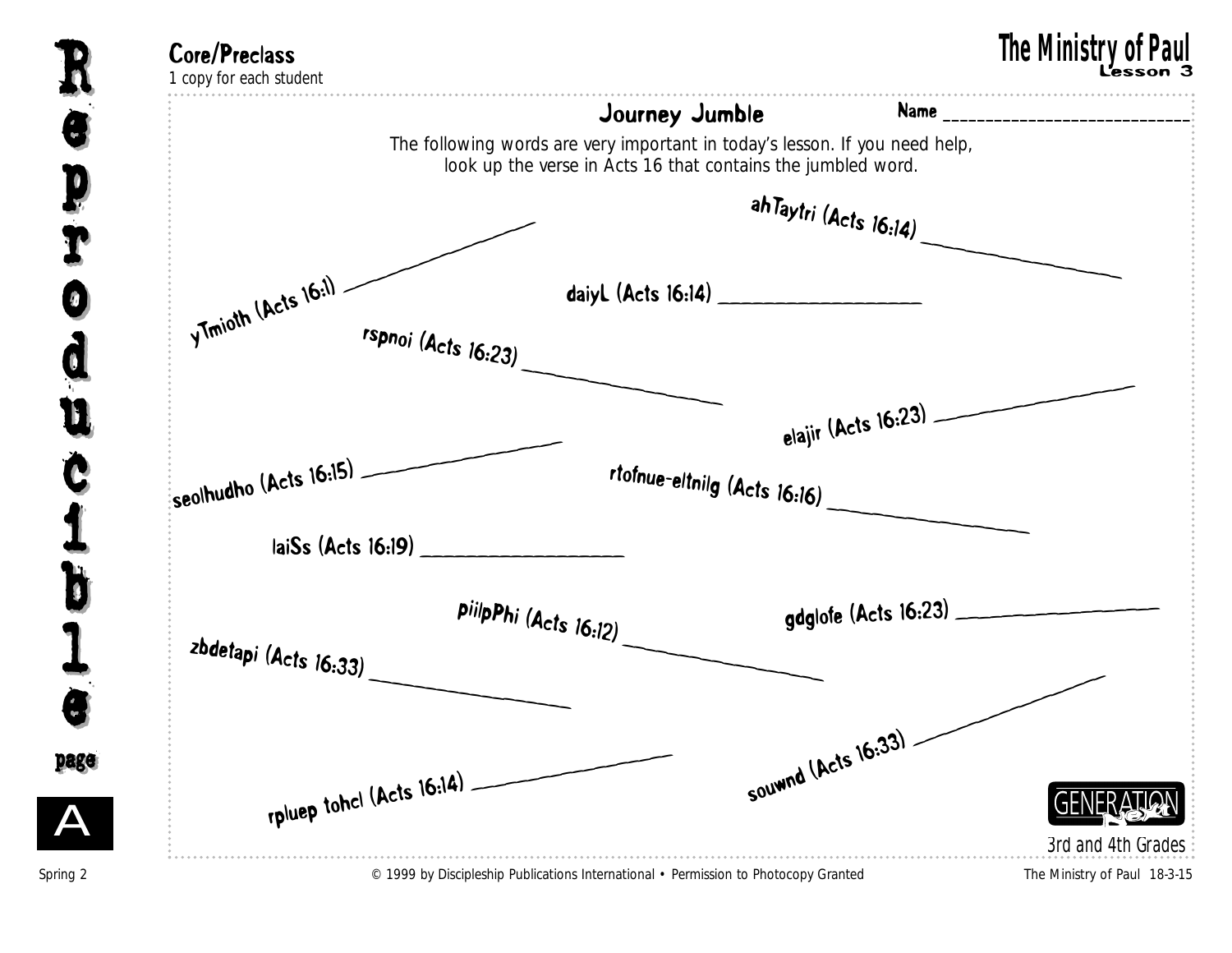**Core/Craft**<br>1 copy for each student (on heavy paper)

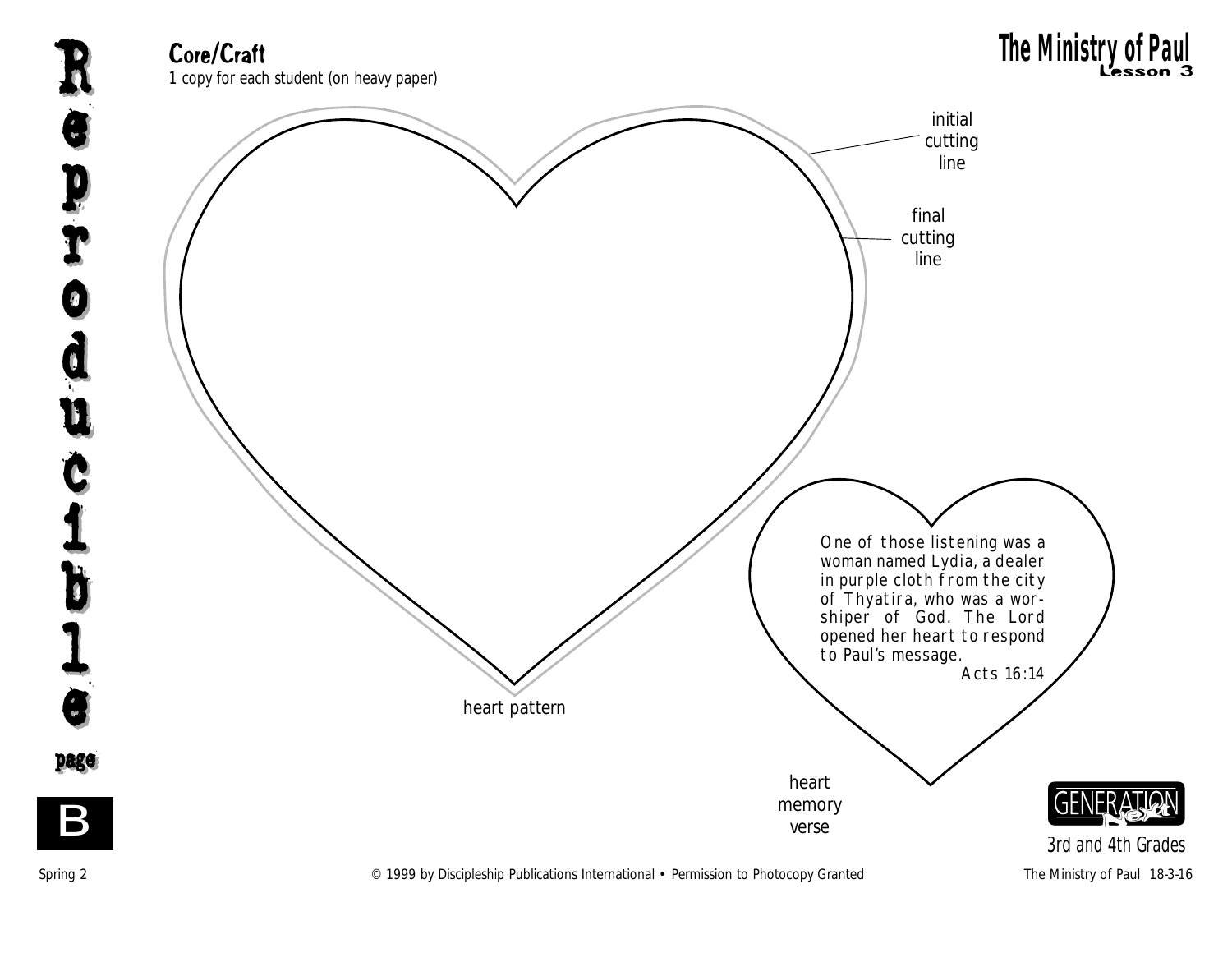| Supplement/Preclass     |  |  |  |
|-------------------------|--|--|--|
| 1 copy for each student |  |  |  |

| After                                                                                                      |                                                              |                                                                                                                                                                                                                   | <b>Before and After</b>   |                                             |  |
|------------------------------------------------------------------------------------------------------------|--------------------------------------------------------------|-------------------------------------------------------------------------------------------------------------------------------------------------------------------------------------------------------------------|---------------------------|---------------------------------------------|--|
| and                                                                                                        | complete the challenge activity.                             | Directions: Look up the following scriptures in the Bible and fill in the missing words. When you are finished,                                                                                                   |                           |                                             |  |
| <b>Before</b>                                                                                              |                                                              | After they had been severely _______________, they were thrown into ____________, and the ______________<br>was commanded to guard them carefully. (Acts 16:23)                                                   |                           |                                             |  |
| <b>After</b>                                                                                               | $\begin{array}{cccc}\n 2 & 16:24\n \end{array}$ (Acts 16:24) | Upon receiving such orders, he put them in the _______________ cell and fastened their _______________ in the                                                                                                     |                           |                                             |  |
| and<br><b>Before</b>                                                                                       |                                                              | The jailer woke up, and when he saw the prison doors ____________, he drew his ____________ and was<br>about to _____________ himself because he thought the prisoners had escaped. (Acts 16:27)                  |                           |                                             |  |
|                                                                                                            |                                                              |                                                                                                                                                                                                                   |                           |                                             |  |
|                                                                                                            |                                                              | The _________________ called for lights, rushed in and fell trembling before ______________ and _______________.<br>He then brought them out and asked, "Sirs, what must I do to be ____________?"(Acts 16:29-30) |                           |                                             |  |
|                                                                                                            | $\sim$ (Acts 16:32-33)                                       | of the night, the jailer took them and ________________ their wounds; then immediately he and all his family were                                                                                                 |                           |                                             |  |
|                                                                                                            |                                                              |                                                                                                                                                                                                                   | <b>Challenge Activity</b> |                                             |  |
|                                                                                                            |                                                              | Show the change of the jailer before and after his baptism. Fill in the blanks with a 'B' or<br>an 'A' identifying the jailer's heart 'Before' or 'After' the baptism.                                            |                           |                                             |  |
|                                                                                                            |                                                              | violent                                                                                                                                                                                                           | believing                 | afraid                                      |  |
|                                                                                                            |                                                              | _____ joyful                                                                                                                                                                                                      | _____ serving             | _____ sleeping                              |  |
| <b>After</b><br><b>Due</b><br><b>Before</b><br>$\overline{\bullet}$<br>É<br>and<br><b>Before</b><br>ä<br>Ę |                                                              | wanted to kill himself                                                                                                                                                                                            | _____ a heart to learn    | $\frac{1}{\sqrt{1-\frac{1}{2}}}$ giving     |  |
| and                                                                                                        |                                                              | made others afraid                                                                                                                                                                                                | gave others peace         | $\frac{1}{\sqrt{1-\frac{1}{2}}}\text{prod}$ |  |



R

u u

page page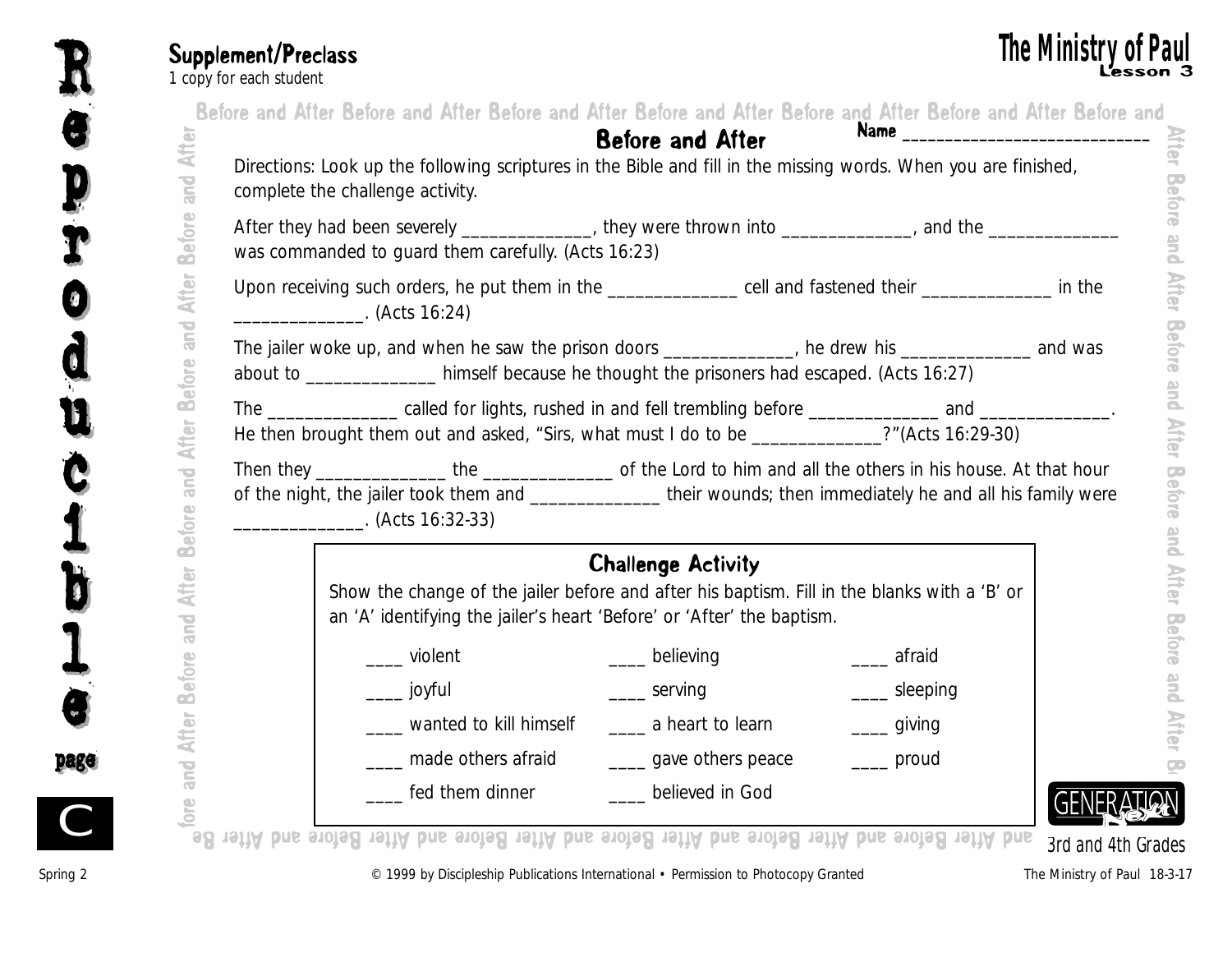#### Supplement/Preclass

Sharpshooter Quiz Sharpshooter Quiz Sharpshooter Quiz Sharpshooter Quiz Sharpshooter Quiz Sharpshooter Quiz Sharpshooter Quiz Sharpshooter Quiz SharpshooterOpen your Bible to Acts 16 and answer the questions below. Write True or False in the spaces provided. **Sharpshooter Quiz Sharpshooter Quiz Sharpshooter Quiz Sharpshooter Quiz Sharpshooter Quiz Sharpshooter Club Sharpshooter Club Sharpshooter Club Sharpshooter Club Sharpshooter Club Sharpshooter Club Sharpshooter Club Shar** z S Sharpshooter Quiz Sharpshooter Quiz Sharpshooter Quiz Sharpshooter Quiz Sharpshooter Quiz Sharpshooter Quiz Sharpshooter Quiz Sharpshooter Qui *3rd and 4th Grades* 1. Timothy was a young disciple who also came on this missionary trip with Paul. (Hint: Acts 16:1-3) 2. Paul went to a place of prayer to teach people about Jesus. \_\_\_\_\_\_\_\_\_\_(Hint: Acts 16:13) 3. Lydia was a dealer of purple cloth. \_\_\_\_\_\_\_\_\_\_ (Hint: Acts 16:14) 4. Lydia was one of the women who was praying at the river. \_\_\_\_\_\_\_\_\_\_\_(Hint: Acts 16:13-14) 5. Lydia told Paul that she was not interested in learning about Jesus. \_\_\_\_\_\_\_\_\_\_ (Hint: Acts16:13-15) 6. Lydia and the members of her household were baptized. (Hint: Acts 16:14-15) 7. Paul cast an evil spirit out of a slave girl. \_\_\_\_\_\_\_\_\_\_\_(Hint: Acts 16:18) 8. The owners of the slave girl thanked Paul and Silas for casting out the evil spirit. (Hint: Acts 16:19-21) 9. Paul and Silas were beaten and put in prison. \_\_\_\_\_\_\_\_\_\_\_ (Hint: Acts 16: 22-24) 10. About midnight, Paul and Silas were praying and singing hymns to God. (Hint: Acts 16:25) 11. A volcano erupted and shook the prison doors open. \_\_\_\_\_\_\_\_\_\_ (Hint: Acts 16:26) 12. When the jailer saw the doors open he was going to kill himself. \_\_\_\_\_\_\_\_\_\_\_(Hint: Acts 16:27) 13. Paul told the jailer not to harm himself because they were all there. \_\_\_\_\_\_\_\_\_\_ (Hint: Acts 16:28) 14. The jailer asked Paul, "How did that happen?" (Hint: Acts 16:30-33) 15. The jailer washed Paul and Silas' wounds. \_\_\_\_\_\_\_\_\_\_ (Hint: Acts 16:33) 16. The Philippian jailer put socks on Paul and Silas' feet. \_\_\_\_\_\_\_\_\_\_ (Hint: Acts 16:31-34) 17. The jailer and his family were baptized. <br>
(Hint: Acts 16:33) Supplement/Preclass The Ministry of Pa<br>1 copy for each student (optional) and the student (optional) Lesson Sharpshooter Quiz Sharpshooter Quiz Sharpshooter Quiz Sharpshooter Quiz Sharpshooter Quiz Sharpshooter Quiz Sharpshooter Quiz Sharpshooter Quiz S Sharpshooter Quiz Name **\_\_\_\_\_\_\_\_\_\_\_\_\_\_\_\_\_\_\_\_\_\_\_\_\_\_\_\_\_**

Quiz Sharpshooter Quiz Sharpshooter Quiz Sharpshooter Quiz Sharpshooter Quiz Sharpshooter

e

e

R

p

p

r

r

o

o

d

d

u

u

c

Č

i

i

b

b

 $\mathbf{I}% _{t}\left| \mathbf{I}_{t}\right| =\mathbf{I}_{t}+\mathbf{I}_{t}+\mathbf{I}_{t}+\mathbf{I}_{t}+\mathbf{I}_{t}+\mathbf{I}_{t}+\mathbf{I}_{t}+\mathbf{I}_{t}+\mathbf{I}_{t}+\mathbf{I}_{t}+\mathbf{I}_{t}+\mathbf{I}_{t}+\mathbf{I}_{t}+\mathbf{I}_{t}+\mathbf{I}_{t}+\mathbf{I}_{t}+\mathbf{I}_{t}+\mathbf{I}_{t}+\mathbf{I}_{t}+\mathbf{I}_{t}+\mathbf{I}_{t}+\mathbf{I}_{t}+\mathbf{I}_{t}+\mathbf{I}_{t}+\mathbf{I$ 

l

e

e

page page

D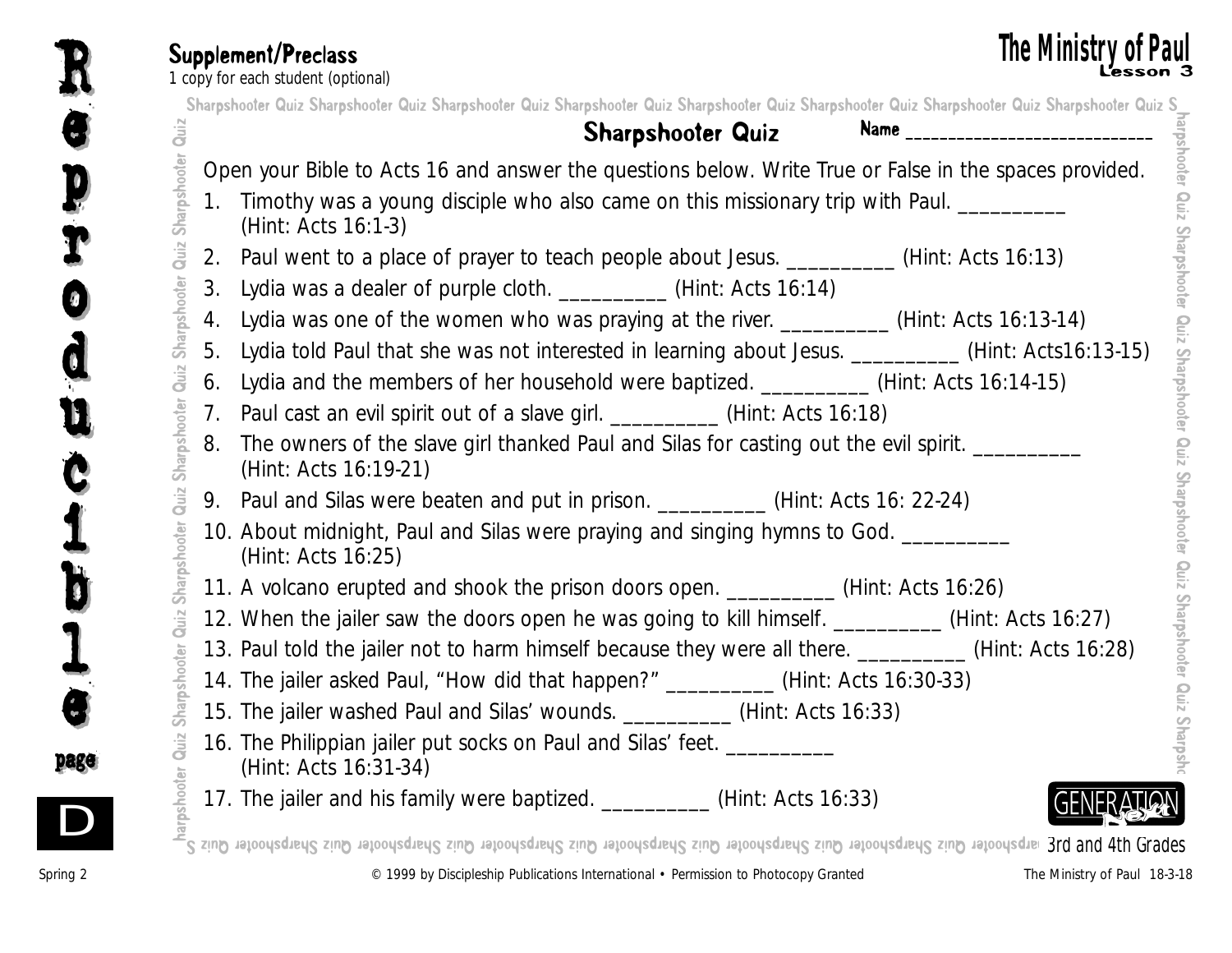

Supplement/Life Application and the student of the copy for each student  $\mathbf P$  and  $\mathbf P$  and  $\mathbf P$  and  $\mathbf P$  and  $\mathbf P$  and  $\mathbf P$  and  $\mathbf P$  and  $\mathbf P$  and  $\mathbf P$  and  $\mathbf P$  and  $\mathbf P$  and  $\mathbf P$  and  $\mathbf P$  and  $\mathbf P$ **The Ministry of Paul**<br>The Ministry of Paul Resson 3<br>The Ministry of Paul Resson 3

WANTED! For Trusting God



Name:

#### Difficult circumstance in your life:



*3rd and 4th Grades*



e

e

R

p

p

r

r

o o

d

d

u

u

c

Č

i

i

b

b

 $\mathbf{I}% _{t}\left| \mathbf{I}_{t}\right| =\mathbf{I}_{t}+\mathbf{I}_{t}+\mathbf{I}_{t}+\mathbf{I}_{t}+\mathbf{I}_{t}+\mathbf{I}_{t}+\mathbf{I}_{t}+\mathbf{I}_{t}+\mathbf{I}_{t}+\mathbf{I}_{t}+\mathbf{I}_{t}+\mathbf{I}_{t}+\mathbf{I}_{t}+\mathbf{I}_{t}+\mathbf{I}_{t}+\mathbf{I}_{t}+\mathbf{I}_{t}+\mathbf{I}_{t}+\mathbf{I}_{t}+\mathbf{I}_{t}+\mathbf{I}_{t}+\mathbf{I}_{t}+\mathbf{I}_{t}+\mathbf{I}_{t}+\mathbf{I$ 

l

e

e

page page

E